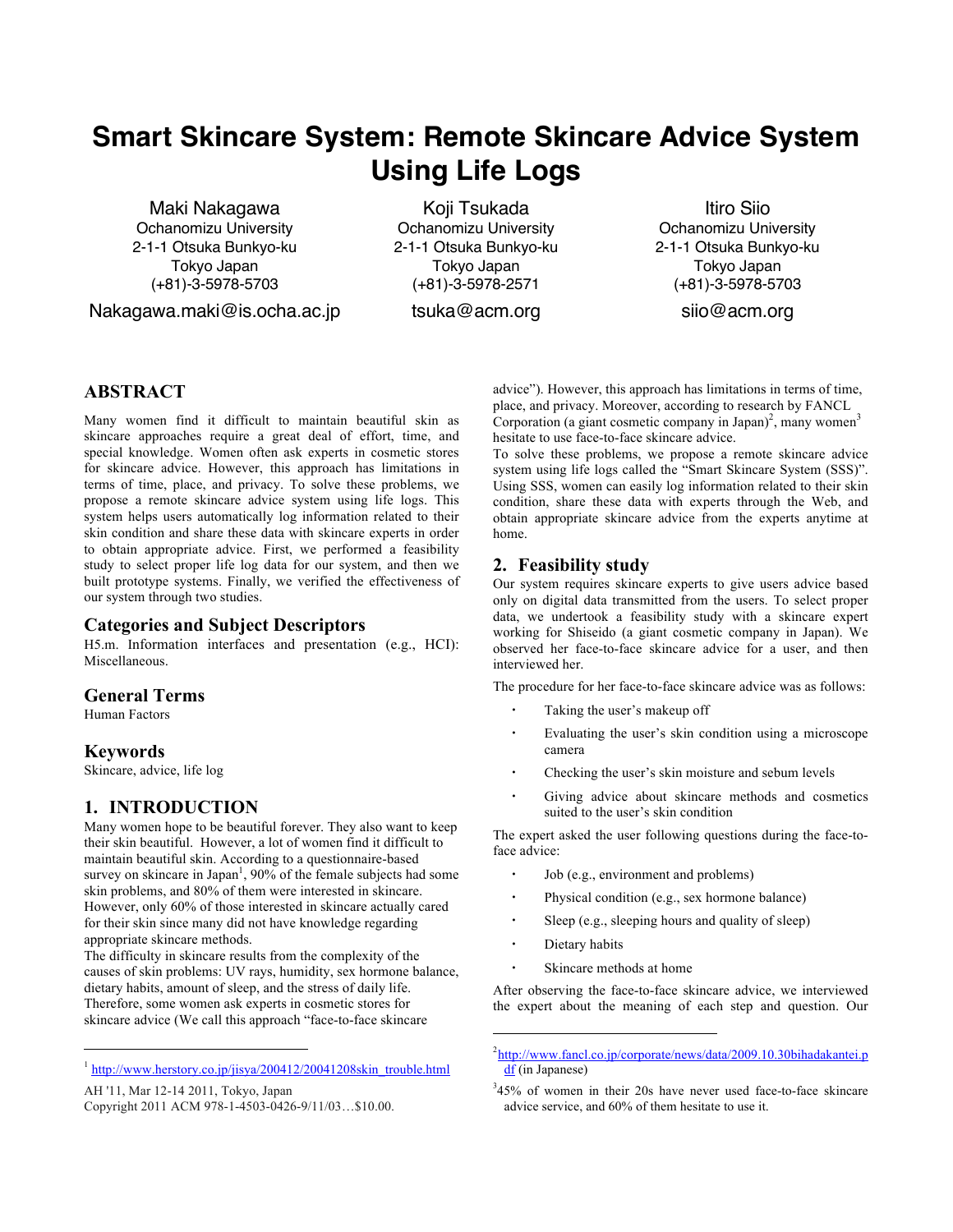results showed that the most important information for the skincare expert was as follows:

- Appearance of the face
- Appearance of skin texture
- Skincare cosmetics used at home
- ・ Work and life environments

First, the expert could find potential skin problems from the appearance of the face, such as dullness, wrinkles, and sags. Second, the expert could find even small irregularities in the skins by observing skin texture<sup>4</sup>, and could forecast future skin problems based on skin texture. Thus, the appearance of the face and skin texture is the most important information for skincare advice.

Third, the expert needed information regarding the user's skincare cosmetics used at home (e.g., price and effectiveness). Based on these data, she could introduce new skincare methods and cosmetics suited to the user. For example, she could recommend new cosmetics with proper constituents (e.g., organic) at similar prices.

Fourth, the expert wanted to know about the user's work and home environments (e.g., UV radiation and humidity) as these often affect skin condition. For example, when a user always works outside, the expert recommends strong sunscreen and mild skincare cosmetics because the user's skin is under the influence of large amounts of UV radiation. Meanwhile, when a user works in an air-conditioned room, the expert introduces skincare methods to combat dryness as the user's skin may be affected by the dry air.

According to these results, we decided to log five sets of data in the Smart Skincare System:

- Pictures of the face
- ・ Close-up pictures of the skin
- ・ Usage of skincare cosmetics
- Amount of UV radiation
- ・ Amount of Humidity

1

# **3. Smart Skincare System (sss)**



Fig. 1 The Smart Skincare System concept

The Smart Skincare System consists of the following three components:

- **Smart Skincare Dresser**
- **Smart Skincare Charm**
- **Smart Skincare Advisor**

Smart Skincare Dresser is a device that helps users take pictures of their faces and skin, and easily record their cosmetic use. Smart Skincare Charm is a mobile device that logs the amount of UV radiation and humidity. Smart Skincare Advisor is a Web-based application in which users can easily share data (collected from Smart Skincare Dresser and Smart Skincare Charm) with skincare experts, and obtain advice related to appropriate skincare methods.

We designed Smart Skincare Dresser to collect data to be logged in a stable environment (pictures and cosmetics use) and Smart Skincare Charm to collect data regarding the effects of the work and home environment (UV radiation and humidity). Using Smart Skincare System, users can obtain proper advice from skincare experts based on log data related to skin condition. Therefore, even women who dislike face-to-face skincare advice may easily adopt the advice of skincare experts.

## **4. Smart Skincare Dresser (SSD)**

The basic concept of Smart Skincare Dresser is the collection of the minimum data required to obtain skincare advice (i.e., pictures of the face and skin texture, and use of skincare cosmetics) without the need for complicated operations. Therefore, we designed special hardware that is suitable for use during skincare routines since most women may not want to use computers in such circumstances. Consequently, we attached all devices to a daily dresser since many women usually use dressers while caring for their skin. An illustration of the Smart Skincare Dresser is shown in Figure 2.



Fig. 2 The Smart Skincare Dresser

The Smart Skincare Dresser basically consists of a USB microscope, a USB camera, an LCD monitor, cosmetics stands with white LEDs and RFID antennas, push buttons for operating the system, a computer and other components (an RFID reader and an I/O board) attached inside a drawer. The LCD monitor and USB camera were embedded in the mirror to preserve the

<sup>&</sup>lt;sup>4</sup>Generally, we can observe a lot of triangle and diamond shapes created by deep and crossing lines in healthy skin. On the other hand, we find shallow lines flowing in one direction in unhealthy skin.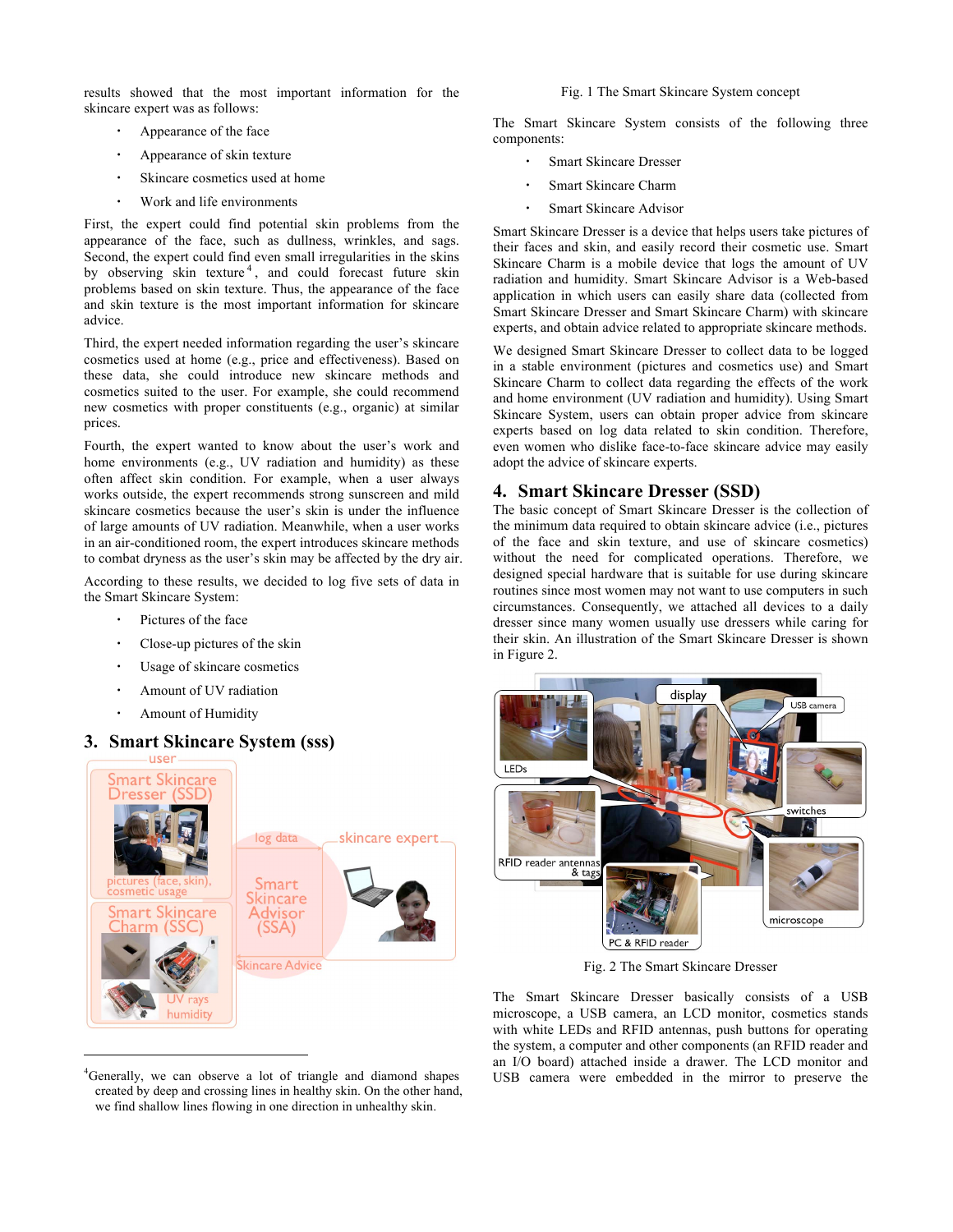appearance of the dresser. We attached nine cosmetics stands on the top board of the dresser<sup>5</sup>. Each cosmetic stand consists of an RFID antenna and a white LED attached to an acrylic plate (7cm x  $7 \text{cm}^6$ ).

The RFID antennas were connected to an RFID reader attached inside the dresser. This RFID function helps users to automatically log the use of their cosmetics (attached with RFID tags); that is, the system can detect which cosmetics are used by identifying the RFID tags. The system also can inform users about which cosmetics should be used next by lighting the corresponding LED.

Users can take pictures of their face and skin using three buttons attached to the top panel of the dresser. These buttons can be used for (1) capturing skin images using a microscope, (2) capturing face images using the USB camera, and (3) canceling operations. Next, we will briefly explain the procedure for taking pictures. First, when a user pushes the capture button, the captured picture is shown on the LCD. Next, he/she can save the picture by pushing the same button once more. Conversely, the operation can be cancelled by pushing the cancel button. Thus, the Smart Skincare Dresser enables users to easily log data related to their skin condition without the need for complicated operations.

## **5. Smart Skincare charm (SSC)**



Fig. 3 The Smart Skincare Charm

The basic concepts of the Smart Skincare Charm are as follows:

Logging UV rays and humidity

Offering real-time feedback

Suitable for mobile use

-

First, the SSC can log information related to two major factors that affect skin condition: the amount of UV radiation and humidity. As is well known, UV radiation and dry air are harmful to the skin. However, most women are rather unconcerned about these factors since there are no methods to easily control these effects. To solve these problems, we have developed a logging function that can measure the amount of UV radiation and humidity in the surrounding environment and record the data on a memory card. Figure 3 shows the prototype of SSC.

Second, SSC offers real-time feedback for users. For example, when the amount of UV radiation increases (or the humidity decreases) rapidly, the system warns users using a built-in display.

Third, SSC is designed for mobile use. Although the Meteorological Agency provides basic data related to the amount of UV radiation and humidity in the environment, actual data may differ depending on the user's immediate surroundings. For example, proper skincare methods may differ between outdoor workers and office workers. For this reason, SSC is designed as a compact device suitable for mobile use.

The SSC consists of a UV sensor (G5842, Hamamatsu Photonics K.K.) and a humidity sensor (SHT75, Sensirion AG), an OLED display ( $\mu$  OLED-96-PROP, 4D Systems), a memory card (Transflash microSD card), a lithium-polymer battery, and a microcontroller (Arduino Pro Mini) to control the above devices. Moreover, we attached a USB connector to transmit data to a host PC and charge the battery. The size of the entire device is approximately 5cm x 3cm x 3cm.

The system flow is as follows. When a user carries the SSC, it automatically detects the amount of UV radiation and humidity and saves them to the micro SD card every 20 minutes<sup>7</sup>. UV radiation is automatically converted to UV Index values<sup>8</sup>. When the UV Index and humidity<sup>9</sup> values change, the SSC may warn the user via the display. For example, the display shows "UV is strong! Apply sunscreen again!" when the UV Index is over 3.

## **6. Smart Skincare Advisor (SSA)**



Fig. 4 System architecture of the Smart Skincare Advisor

The Smart Skincare Advisor helps users upload data collected by the SSD and SSC. Even when users can record data easily using the SSD and SSC, they may still have difficulty in sending these data to skincare experts. Using the SSA, users can quickly upload data with a minimum of fuss: the system automatically uploads data collected by the SSD (pictures and cosmetics use) to a server,

 $\overline{a}$ 

<sup>&</sup>lt;sup>5</sup>Since skincare cosmetics are mainly divided into six types (face lotion, milky lotion, special lotion, massage cream, astringent, and night cream). We developed nine stands in case multiple cosmetics are used.

<sup>&</sup>lt;sup>6</sup>The plate size was determined based on the size of commonly used cosmetics.

<sup>&</sup>lt;sup>7</sup>Generally, when a user stays under UV radiation more than 20 minutes, his/her skin may be affected by the UV radiation.

<sup>&</sup>lt;sup>8</sup>The UV Index is proposed by the National Weather Service and EPA. The UV Index divides the strength of UV radiation into 11 categories from 1 (low) to  $11+$  (extremely high).

<sup>&</sup>lt;sup>9</sup>Generally, the best humidity for maintaining skin condition is from 60 to 65%, and a user's skin may be affected when he/she spends long periods in a room where the humidity is under 50%.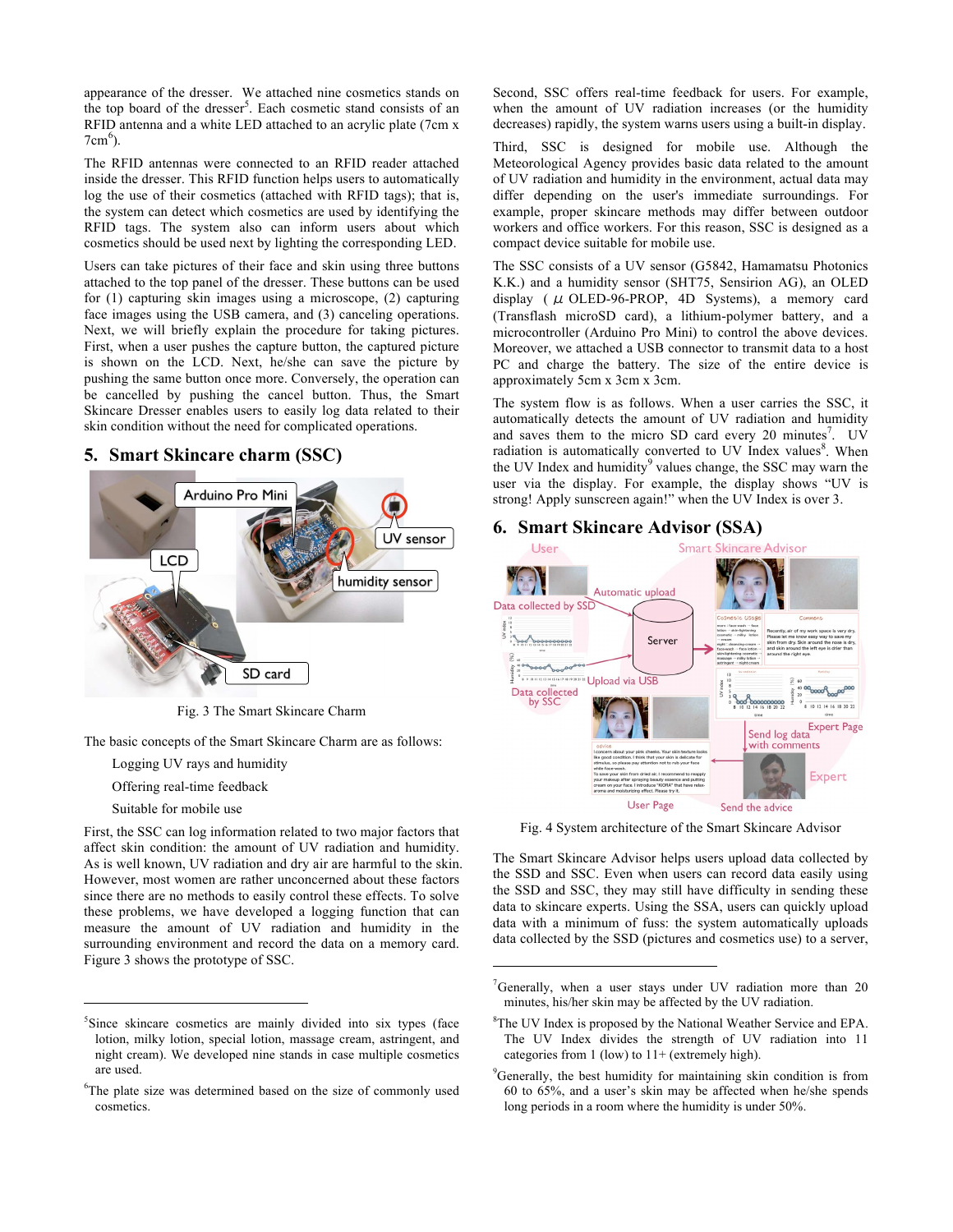and a user can upload data from the SSC (UV radiation and humidity) by connecting the device to the SSD via the USB port. Moreover, the user can upload comments while previewing these data using a keyboard. Skincare experts then confirm these data on the server using a common web browser. Finally, the experts upload appropriate advice based on these data. We developed the SSA based mainly on Ruby On Rails.

## **7. evaluation**

We performed two the following two studies to evaluate the systems:

- Short-term evaluation using the prototype systems
- ・ Long-term evaluation of the concept

First, we performed short-term evaluation using the prototype SSD and SSC systems. We verified (1) the usefulness of log data from these systems for skincare advice, and (2) the ease-of-use of the devices.

Second, we evaluated the concept of our research; that is, whether experts can offer proper advice based only on life logs and how the advice benefits the users. We performed this evaluation using the Wizard of Oz method, because of the difficulty in installing the current prototype systems into actual homes.

## **7.1 Short-term evaluation of the SSD**

The objectives of this evaluation were as follow:

- Evaluating the ease-of-use of the SSD
- Evaluating the usefulness of the skincare advice based on log data collected by the SSD

We selected two female subjects (Subject A: a 22-year-old under graduate student, and Subject B: a 24-year-old graduate student) from among the members of our laboratory and a skincare expert (a 23-year-old, female professional skincare consultant).

The evaluation procedure was as follows. First, each participant put her daily skincare cosmetics on the cosmetics stands of the SSD, and took pictures of her skin and face using the push buttons. As she applied skincare products in the usual manner, the system automatically logged the cosmetics use  $10$ . The subjects then transmitted these data, with comments, to the expert. Next, the expert wrote advice in a free format based on the data and transmitted it to each subject. After each subject read the advice, they were asked for their impressions of and opinions on the system and the advice. We also asked the expert for her impressions of providing advice using only limited data.

## **7.2 Results**

-

The expert wrote her advice within about 2000 characters in Japanese<sup>11</sup>. The expert gave advice under 4 main aspects: "evaluation of skin texture", "evaluation of facial appearance", "description of skin condition", and "recommended skincare". Moreover, her advice included comments on the causes of the skin problems and practical skincare solutions. Next, we show the advice for each subject.

## **7.3 Subject A**

Figures 5 and 6 show images of subject A (face and skin texture, respectively) taken by the SSD. Subject A commented that she had dry and partial oily skin.

Based on these data, the expert indicated that the lines in her skin texture were quite shallow and dark circles existed under her eyes. The expert explained that her multi-layered  $\sin^{12}$  was probably the cause of her skin problems (dry and partial oiliness). The expert recommended a particular face lotion that was effective in improving multi-layered skin and a night cream for preventing dryness.

## **7.4 Subject B**

Figures 7 and 8 show images of subject B (face and skin texture, respectively). Subject B commented that she had dry skin and was worried about pimples.

Based on these data, the expert indicated that the lines in her skin textures flowed in one direction. Moreover, the expert found red cheeks, dark circles under eyes, and dullness around the mouth and chin. The expert said that slow skin metabolism was the cause of her skin problem (dry). The expert recommended new cosmetics (a new face lotion, a milky lotion, and a night cream) to reduce her skin problems and several foods that could improve her skin metabolism.

# **7.5 Findings**

First, we summarize the impressions of the participants:

- I could easily understand the advice. I thought it was *helpful for my daily skincare.*
- ・ *I could take pictures quite easily with the SSD. However, I had a little difficulty in controlling the focus of the microscope.* 
	- ・ *I felt it difficult to take "pleasing" pictures of my face because I could not see my face on the display while I was looking at the camera.*

The difficulty in controlling the focus of the microscope was probably due to the fact that the subjects were not accustomed to operating the equipment. Actually, according to the subsequent long-term evaluation, users came to be able to control the focus easily within one month. The difficulty in capturing a "pleasing" picture of one's face was caused by the parallax problem. Although we attached the camera just above the display, the subjects felt the parallax when they brought their faces close to the camera. Consequently, the subjects could not make "stage faces". However, the expert indicated that the natural facial expressions were useful for skincare advice because skincare experts could observe wrinkles and sags more accurately from the natural facial expressions rather than from artificial ones. Thus, although the subjects felt the pictures were unattractive, these pictures were quite useful for skincare advice.

Next, we give the impressions of the expert:

 $\overline{a}$ 

- I thought the pictures were clear and easily viewable. I *could give proper advice based on the pictures.*
- I could give proper advice for new customers based on *the data collected by the SSD.*

 $10$ We have attached RFID tags to cosmetics bottles and registered the product names in our system in advance.

 $11$ Equivalent to about 1000 words in English.

 $12A$  type of unhealthy skin that has incomplete keratinized layers formed by restoring dry skin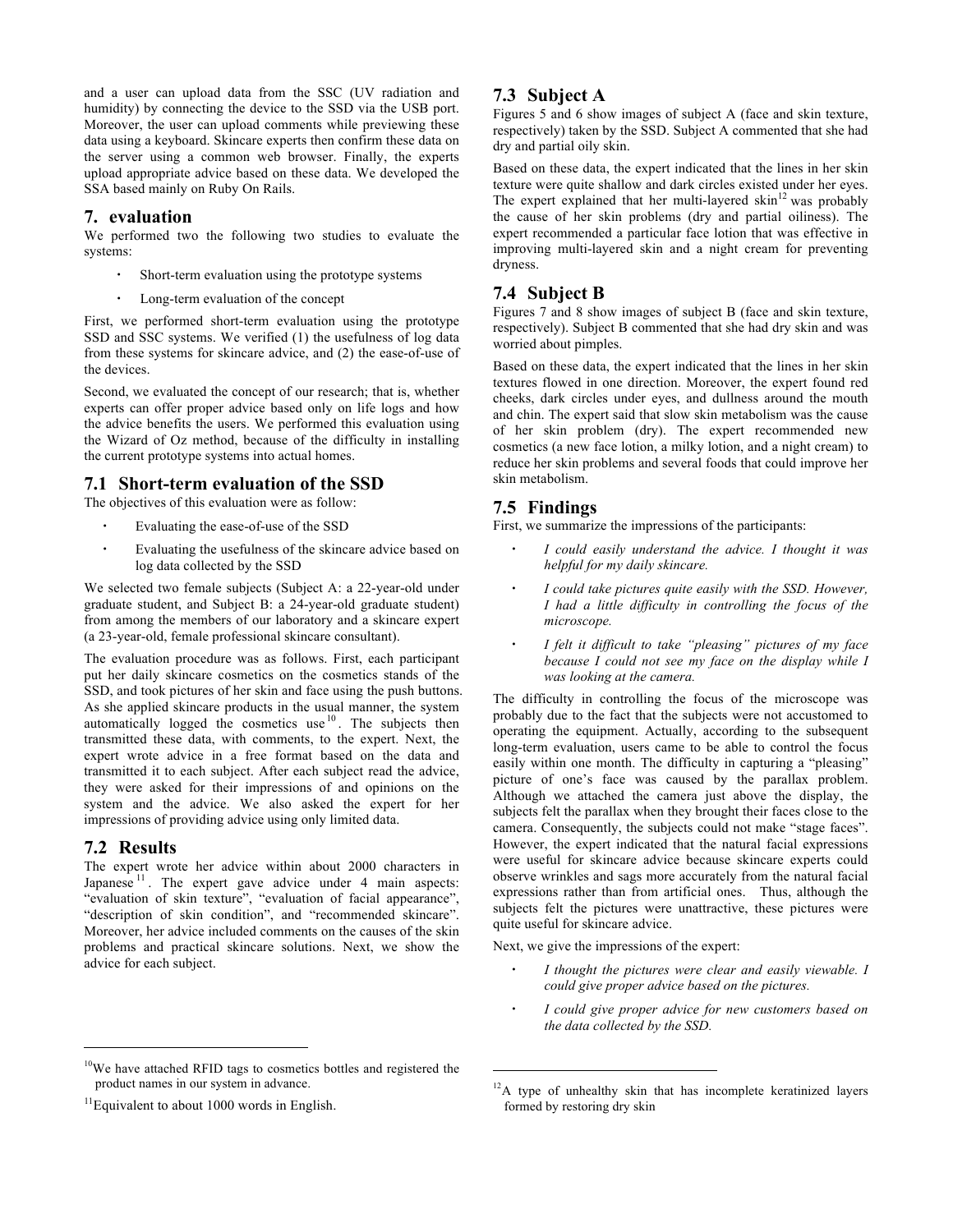・ *I need log data from the surrounding environment (e.g., UV radiation and humidity data) for regular customers.*

As a result, the expert was able to give appropriate advice using only data collected by the SSD.

## **7.6 Short-term evaluation of SSC**

We next evaluated the ease-of-use of the SSC and the value of the data collected by the SSC

We selected a subject (Subject C: a 24-year-old, female office worker) and a skincare expert (the same person as used in the short-term evaluation of the SSD).

The evaluation procedure was as follows. First, the participant put the SSC in her handbag, and carried it with her all day long (from 10.00 a.m. to 8.00 p.m.). We then took the SSC back from her, and we transmitted data from the SSC to a PC via the USB port, and asked her for her impression of the device. After that, we showed the data to the expert and asked her for her impressions of and opinions regarding the data.

The impressions of the participant were as follow:

- *I got a little worried about the size (too big to fit in my bag) in the beginning, but it did not bother me at the end.*
- I did not experience any problems as I had just to carry it *around with me.*

According to these impressions, the participant seems to have used the SSC without any problems.

The impressions of the expert are as follow:

- The collected data is useful to understand the *participant's environment.*
- ・ *I need continuous data for UV radiation and humidity, not detailed data, to give proper advice.*
- The most important data for giving proper advice are the *pictures of the face and skin, but the UV radiation and humidity data are important to understanding the cause of persistent skin problems.*
- The continuous data is useful for giving proper advice *for users whose skin conditions are definitely bad.*

According to these impressions, the continuous log data collected by the SSC appears to have been useful for the expert.

## **7.7 Long-term evaluation of this concept**

To confirm the effectiveness of the concept of our research, we performed the four-week evaluation with two subjects (Subject D: a 30-year-old, married female office worker, and Subject E: a 27 year-old, unmarried male office worker) and a skincare expert (the same person as used in the short-term evaluation). The subjects and the expert did not know each other before the evaluation, and never met during the evaluation. The subjects and expert did not receive anything as compensation. In this evaluation, we focused on the following two aspects:

- The long-term usefulness of the remote skincare advice
- ・ Observation of changes in subject behavior and skin condition

First, we evaluated the long-term usefulness of the remote skincare advice without any face-to-face communication. We previously confirmed that the subjects felt the remote skincare advice was useful at first impression from the results of the shortterm evaluation. However, the usefulness of the advice may vary over a long period, since the expert may have difficulty in providing continuous skincare advice based only on log data (pictures of the face and skin, cosmetic usages, amount of UV radiation and humidity, and simple comments from users) without face-to-face communication. Therefore, we sought to verify the long-term effectiveness of the remote skincare advice for subjects.

Second, we observed changes in subject behavior and skin condition to verify whether these changes were due to long-term remote skincare advice using life logs.

#### *7.7.1 Part 1: Entrance Questionnaire*

Subjects completed a questionnaire to collect basic demographic and skincare information i.e., their daily cosmetics (categories, names, and order to use), and impressions of face-to-face skincare advice. It was conducted at each subject's home, one participant at a time. This part familiarized us with the subjects' backgrounds, and helped us understand their everyday behavior toward skincare.

#### *7.7.2 Part 2:Data Collection and Skincare Advice*

Subjects logged data (close-up pictures of the skin, pictures of the face, amount of UV radiation, amount of humidity, and comments on skin problems and the work and home environment) every day, and sent these data all together to the expert once a week. The expert then wrote advice in a free format based on these data and sent the advice to the subjects within 24 hours.

The subjects took pictures of their faces and skin texture after washing their faces every night. Moreover, the subjects logged UV radiation and humidity manually using stand-alone sensors when they went outside/inside.

We performed this part with the Wizard of Oz method because it was difficult to install the current prototype systems into actual homes<sup>13</sup>.

#### *7.7.3 Part 3: Interviews*

During the interview, subjects are asked for following three questions:

- 1. About the changes in their behavior during the evaluation
- 2. About impressions on the expert's advice
- 3. About impressions on the remote skincare advice.

And the expert is asked for the impressions and opinions about the remote skincare advice.

## **7.8 Results from the female subject**

First, we summarize the results obtained from the female subject (Subject D).

#### *7.8.1 Part 1*

 $\overline{a}$ 

She received face-to-face skincare advice at regular intervals (once every four months), and used the skincare cosmetics recommended during the face-to-face advice. However, she could not manage to maintain proper use. And her complaint about the face-to-face skincare advice was that she could not ask advice when her skin became rough since she was busy at work in such situations.

<sup>13</sup> The subjects used USB cameras and USB microscopes connected with their PC to take pictures of their faces and skins. They also used existing measuring instruments of UV radiation and humidity.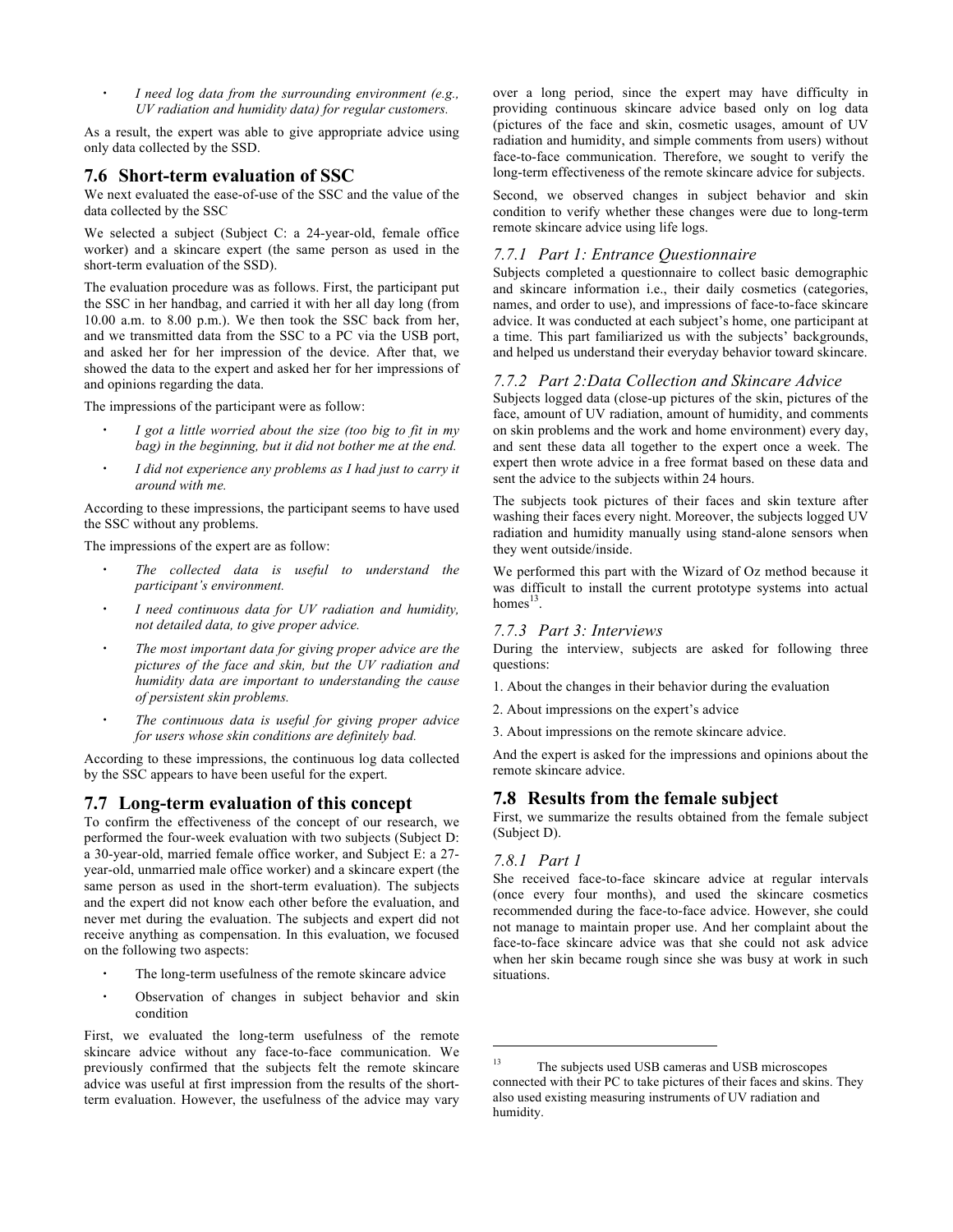#### *7.8.2 Part 2*

Throughout the evaluation period, the amount of UV radiation was almost zero and the amount of humidity was about 30% on average, because she worked inside every day. The expert evaluated the skin condition based on the pictures of her face and skin, then gave advice on the reason for her skin problems and proper skincare methods and cosmetics that may improve her skin condition.



Fig. 9 Changes of Subject D's Skin texture

#### *Week 1*

Figure 9 shows the skin texture of the subject during Week 1. She commented that she had a problem with partially dry skin during this week. She also mentioned that she got sunburned since she had worked outside for 2 weeks before the evaluation.

The expert pointed out that the lines in her skin flowed in one direction, dull skin around her mouth and sags around her chin. And she recommended skin-lightening cosmetics<sup>14</sup> to improve her skin condition and introduced proper use of cosmetics, and a web site that presented a facial massage technique via video to improve her skin.

#### *Week 2*

Figure 10 shows the skin texture of the subject during Week 2. She also had a problem with dryness in Week 2. Further, the subject mentioned that she changed skincare cosmetics to those recommended and began using a bit of cotton wool on the third day.

The expert pointed out the expansion of the pores based on the skin pictures. To solve the problems of dry and enlarged pores, the expert advised her to continue to use the skincare techniques introduced in Week 1.

#### *Week 3*

 $\overline{a}$ 

The subject was worried that her dry skin and little white pimples had not improved. She was also worried that her husband worked too hard.

Fig. 10 Skin texture of the female subject during Week 2

The expert presumed that her pimples and dry skin were caused by PMS (Premenstrual Syndrome)<sup>15</sup> and persisted in spite of the change in cosmetics. According to the expert, during PMS the skin becomes dry easily, and the dry air of her working space was damaging her skin. The expert recommended her not to irritate the pimples because irritating them only worsens their condition. The expert also recommended that she use a humidifier to prevent her skin from becoming dry. The expert also introduced new skincare cosmetics with a relaxing aroma to ease her PMS-related stress.



Fig. 11 Skin texture of the female subject during Week 4

#### *Week 4*

 $\overline{a}$ 

Figure 11 shows the skin texture of the subject during Week 4. The subject did not comment on any skin problems, and mentioned her menstrual period began on the third day. She also mentioned that she installed a humidifier in her office on the last day.

The expert mentioned that she could find triangle and diamond shapes in her skin, indicating that her skin condition was improved compared to that at the beginning of this evaluation. The expert did not make any mention her facial appearance. The expert indicated that the reasons for this improvement were her menstrual period and proper skincare. The expert recommended her to keep

<sup>&</sup>lt;sup>15</sup>PMS: the uncomfortable physical and mental state for one or two weeks before the menstrual period begins.

 $14$ A special cosmetic effective in whitening skin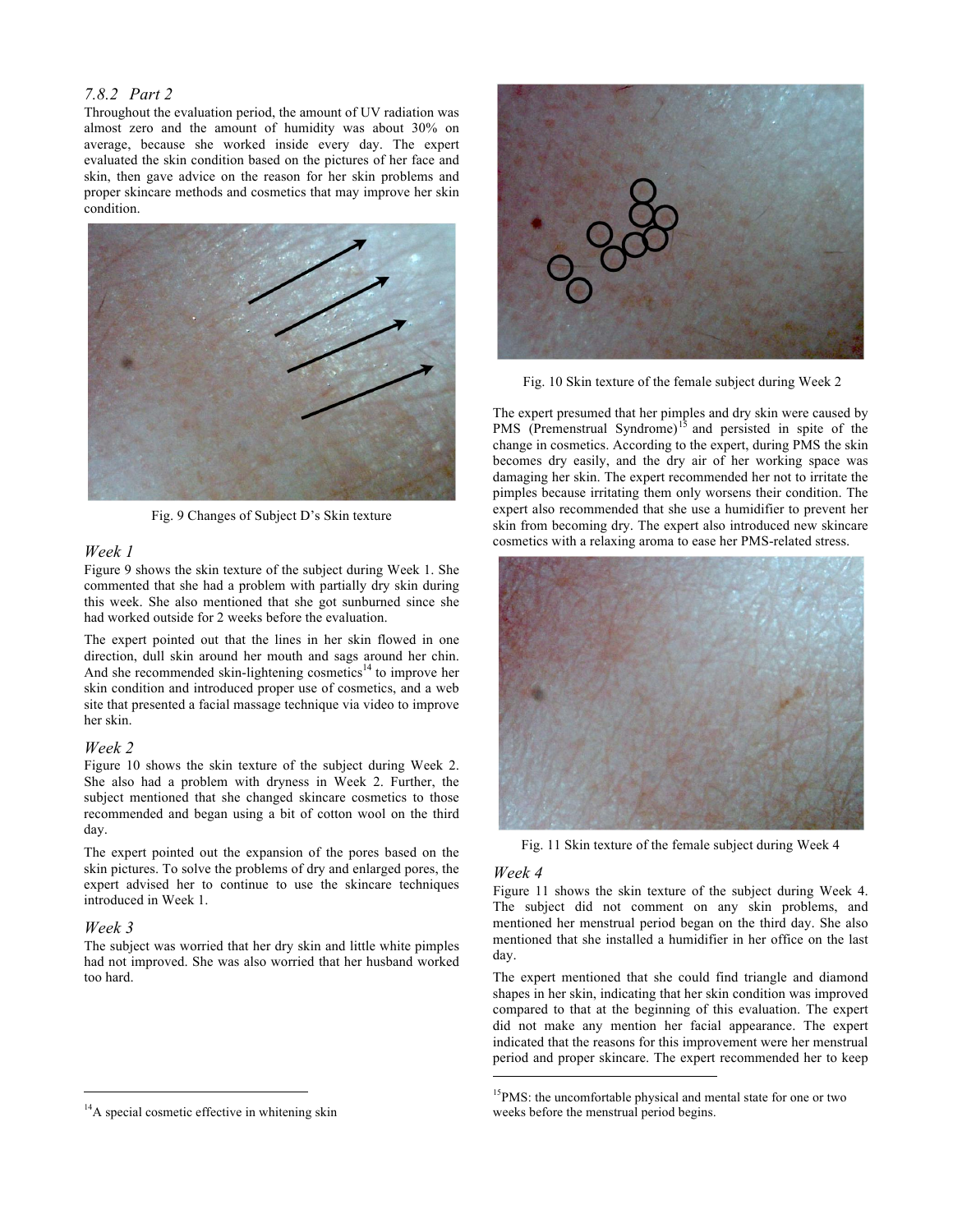using the current skincare techniques and to use milder cosmetics during her next PMS period.

## *7.8.3 Part 3*

#### *Changes in behavior*

She mentioned that she began to look at herself in the mirror more often, and to apply skincare carefully. In addition to these, she mentioned that she noticed skin problems that she had not seen before. Moreover, she gradually stopped sleeping before taking off her makeup no matter how tired she was.

#### *Impressions on the expert's advice*

She mentioned that most pieces of advice were convincing: they were easy to understand because of the expert's use of similes and metaphors. And she got a lot of new information about skincare. Moreover, she mentioned that the remote advice was more believable than face-to-face advice because she did not feel the expert was forcing her to buy new cosmetics.

#### *Impressions on the remote skincare advice*

She mentioned that the remote skincare advice is useful because she could look at the advice over again since it is saved on the computer and she could get the expert's advice any time she wanted.

#### *7.8.4 Consideration of the female subject*

In Week 1, the lines in her skin texture were quite shallow and flowed in one direction. Although these problems were little improved in Week 2, her pores were enlarged. By the fourth week, although the lines in her skin were still shallow, we could find triangle and diamond shapes in her skin, indicating her skin condition had improved.

Based on these comments about changes in her behavior during the evaluation, it appears that she became more interested in her skin condition and proper skincare methods. Moreover, she began to act on the expert's advice: she bought the new skincare cosmetics and started to apply cosmetics using a bit of cotton wool.

Besides these, based on her comments about the expert's advice, it appears that the advice was useful for her.

# **7.9 Results and consideration of the male subject**

#### *7.9.1 Part 1*

He had not applied skincare cosmetics before. Moreover, he had never been interested in skincare. Of course, he had never used face-to-face skincare advice, because he felt embarrassed about asking skincare advice at cosmetic stores.

#### *7.9.2 Part 2*

Throughout the evaluation period, the amount of UV radiation was almost zero and the amount of humidity was about 30% on average, because he worked inside every day.

Figure 12 shows changes observed in the subject's face observed over the evaluation period.

In Week 1, the expert recommended him to use a night cream for his skin problem around his nose; that is, his skin peeled due to dryness. In the Week 2, he had not yet started to use night creams and, of course, his dry skin had not improved. The expert introduced a specific night cream, and explained its effect and use. In Week 3, he finally started to use the night cream. As a result, his dry skin improved significantly in Week 4, with the skin around his nose no longer peeling, and his facial appearance was totally improved.





the first week

the fourth week

Fig. 12 Changes in the face of the male subject

#### *7.9.3 Part 3*

He mentioned that the advice was persuasive and motivated him. And he felt happy since the dry skin was quickly improved by the recommended skincare techniques.

Thus, the male subject also felt that the remote skincare advice was quite useful. We confirmed our approach was useful not only for skincare-oriented women, but also for skincare beginners.

# **7.10 Results and consideration of the skincare expert**

The impressions and opinions of the expert were revealed as follows:

- I could identify even small changes in the skin condition since the pictures and other data were logged every day.
- For users who applied some kind of skincare product every day, like the female subject, the daily log data were quite useful to identify the causes of skin problems.
- For users who seldom applied skincare products, like the male subject, less log data (e.g., one a week) were enough for advice, since the skin condition of these users is definitely bad.
- I could give proper advice to each subject.
- For regular customers, I would like daily data regarding sleeping hours and basal body temperature<sup>16</sup> to give more appropriate advice.

According to these opinions, the five life logs (close-up skin pictures, face pictures, cosmetic usage, UV radiation, and humidity) were sufficient for the expert to give proper advice even over a long period.

## **8. discussion**

According to both subjects' impressions of the expert's advice and changes in skin condition, the advice given to the subjects was useful. In other words, the expert could offer useful advice on the basis of life logs (pictures of the face, close-up pictures of skin texture, cosmetics usage, amount of UV radiation, and amount of humidity) and comments from participants instead of direct examination of the skin. Based on the change in the female subject's behavior, this system improves the sense of beauty in users who apply some kind of skincare product every day. Meanwhile, according to the change in the male subject's behavior, this system gives an opportunity to users to start skincare for those

j

<sup>&</sup>lt;sup>16</sup>Only for women.